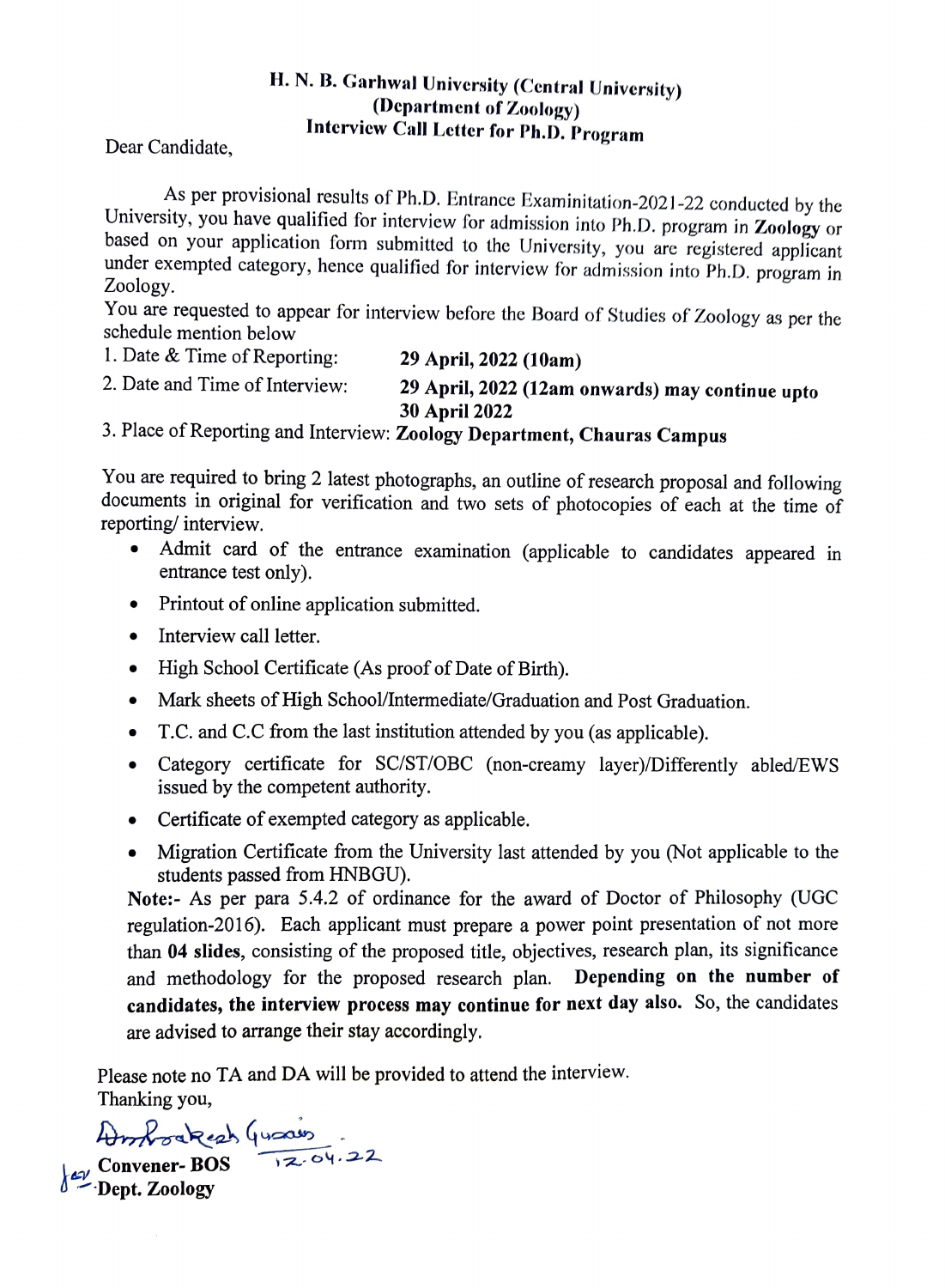## **List of the candidates for interview in Ph.D. Program in the**

#### **Department of Zoology**

## **Subject – Zoology**

|                          |         | S.No.   Roll No.   Name of Candidate | <b>Father's Initial</b>          | <b>Total Test Marks</b> |  |
|--------------------------|---------|--------------------------------------|----------------------------------|-------------------------|--|
| <b>Category- General</b> |         |                                      |                                  |                         |  |
| $\mathbf{1}$             | 4340081 | <b>Ankit Singh</b>                   | <b>Bharat Singh Sagoi</b>        | 71                      |  |
| $\overline{2}$           | 4340093 | Amit Dhaundiyal                      | Parshu Ram Dhaundiyal            | 69                      |  |
| 3                        | 4340087 | Richa Bamola                         | Dinesh Bamola                    | 67                      |  |
| $\overline{4}$           | 4340045 | Shriya Sharma                        | Diwakar Prasad                   | 66                      |  |
| 5                        | 4340095 | Virangna Jamwal                      | V P S Jamwal                     | 66                      |  |
| 6                        | 4340052 | Akanksha Uniyal                      | Kirti Dutt Uniyal                | 64                      |  |
| 7                        | 4340033 | Ramnik Sharma                        | Ajay Sharma                      | 60                      |  |
| 8                        | 4340004 | Pooja Badoni                         | Digember Badoni                  | 59                      |  |
| 9                        | 4340079 | Hasib Ahmed                          | <b>Abdul Latief</b>              | 58                      |  |
| 10                       | 4340089 | Sachin Kothiyal                      | Roshan Lal Kothiyal              | 58                      |  |
| 11                       | 4340098 | Rukyya Siddique                      | Mohd. Khalid Siddiqui            | 58                      |  |
| 12                       | 4340034 | Deepti Bahuguna                      | <b>Bimal Prakash</b><br>Bahuguna | 56                      |  |
| 13                       | 4340115 | Pankaj Singh                         | Narinder Singh                   | 56                      |  |
| 14                       | 4340005 | Narinder Singh                       | Prithvi Raj                      | 55                      |  |
| 15                       | 4340072 | Deeksha Kapruwan                     | <b>Anand Mohan</b><br>Kapruwan   | 55                      |  |
| 16                       | 4340107 | <b>Apurva Pandey</b>                 | Surendra Mohan Pandey            | 55                      |  |
| 17                       | 4340106 | Saurabh Singh                        | Beerpal Singh Kandari            | 54                      |  |
| 18                       | 4340090 | Anjali Rawat                         | Prabhudayal Singh<br>Rawat       | 53                      |  |
| 19                       | 4340088 | Harshika Joshi                       | Shiv Prasad Joshi                | 52                      |  |
| 20                       | 4340055 | Sabreena Akhter                      | Mohammad Ramzan<br>Lone          | 51                      |  |
| 21                       | 4340068 | Sakshi Mittal                        | <b>Ashok Kumar Mittal</b>        | 51                      |  |
| 22                       | 4340029 | Sarashti Goel                        | Vikas Goel                       | 50                      |  |
| <b>Category-ST</b>       |         |                                      |                                  |                         |  |
| 23                       | 4340014 | Julf Khan                            | <b>Kamaal</b> Din                | 56                      |  |
| 24                       | 4340002 | Sanoja Rana                          | <b>Bharat Singh Rana</b>         | 55                      |  |
| 25                       | 4340092 | Abhinav Karma                        | Madan Kaparwal                   | 45                      |  |
| Category-OBC             |         |                                      |                                  |                         |  |
| 26                       | 4340013 | Durga Rawat                          | <b>Malchand Singh Rawat</b>      | 55                      |  |
| 27                       | 4340044 | Shruti Semwal                        | Virendra Prasad Semwal           | 50                      |  |
| 28                       | 4340062 | Pushpendra Semwal                    | Chandra Bhushan<br>Semwal        | 49                      |  |
| 29                       | 4340123 | Zulfareen                            | <b>Mohammed Mohtreen</b>         | 49                      |  |
| 30                       | 4340046 | Shubham Kumar                        | Sagwa Singh                      | 48                      |  |
| 31                       | 4340077 | Ranjan Jaguri                        | Ram Prakash Jaguri               | 48                      |  |
| 32                       | 4340069 | Shivani                              | Jai Kumar                        | 45                      |  |
| 33                       | 4340125 | Manoj                                | Hari Om                          | 45                      |  |
| <b>Category-SC</b>       |         |                                      |                                  |                         |  |
| 34                       | 4340061 | Varsha                               | Netra Singh                      | 54                      |  |
| 35                       | 4340099 | Himanshu Bharti                      | Shishupal Bharti                 | 51                      |  |
| 36                       | 4340108 | Karishma                             | <b>Bishan Prakash</b>            | 48                      |  |
| <b>Category-EWS</b>      |         |                                      |                                  |                         |  |
| 37                       | 4340101 | Km Aditi                             | Narottam Dutt Raturi             | 66                      |  |